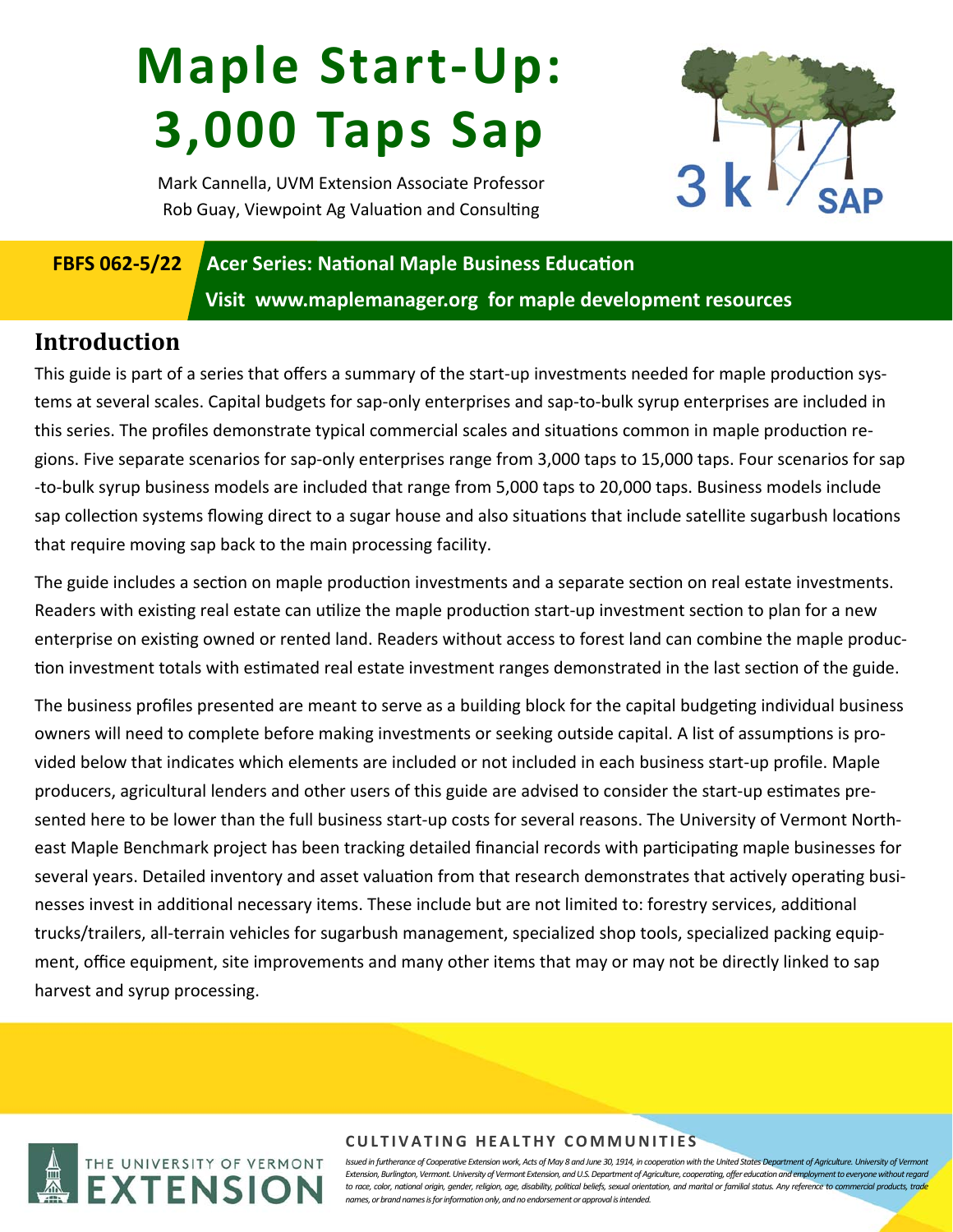Research for this project was conducted from winter 2021 through August 2021. The costs presented here reflect an average of prices from multiple equipment manufacturers and tubing installers at the time of the study. (Authors Note: Any price changes caused from supply chain disruption, inflationary trends or other market dynamics after August 2021 are not factored into this report).

#### **Assumptions**

The following assumptions have been used to standardize the business start-up investment profile.

All Terrain- Utility Vehicle (ATV-UTV): the valuation of listed ATV/UTV and snow machines recorded through the UVM Northeast Maple Benchmark were averaged for relevant business size classes. All size classes had approximately \$1.50 per tap assigned to these investments.

Equipment Cost: retail prices minus a typical 10% dealer discount.

Extractors/Releasers: self‐contained units with submersible pump.

Monitoring System: includes vacuum sensors at each main line and a tank level sensor.

Hauling: *(Not included in this sap‐only profile)* Hauling investments are not included in the sap only profiles. Sap only profiles assume the sap buyer collects sap at the site it is produced. For reference, the following assumptions are used in sap hauling profiles that are part of this educational series.

3,000 tap hauling scenario (in the 10,000 total tap profile): Includes a \$30,000 charge for the value of truck, pumps, hardware and tanks. This assume a short haul of 3‐10 miles and the pro‐rated value of a suitable truck that is only needed for 8‐12 weeks per year.

5,000 tap hauling scenario (in the 20,000 total tap profile): Includes a \$45,000 charge for the value of truck, pumps, hardware and tanks. This assume a short haul of 3‐10 miles and the pro‐rated value of a suitable truck that is only needed for 8‐12 weeks per year.

Power/Driveway: a short distance gravel driveway with limited site work and easily accessible power supply for 200-amp service hook-up. A \$5,000 estimate is used for all sap-only profiles. This same cost is included in the "sugarhouse" line item for bulk syrup profiles. Factor in additional costs for longer distance to access electrical supply.

Real Estate: Using a tap density of 55 taps per acre the following real estate values can be added to the production system totals. \$1,000 per acre = \$18 per tap; \$1,500 per acre = \$27 per tap; \$2,000 per acre = \$36 per tap;  $$2,500$  per acre =  $$45$  per tap and  $$3,000$  per acre =  $$55$  per tap.

Shipping Container: a 40 foot "Conex" type container set on level ground with limited site work and small insulated room for a vacuum pump in rear of container with room in front for a tank or for storage.

Tanks: the most cost effective units that will fit into a shipping container or for larger sizes are set near container.



**CULTIVATING HEALTHY COMMUNITIES COLLEGE OF AGRICULTURE AND LIFE SCIENCES**  2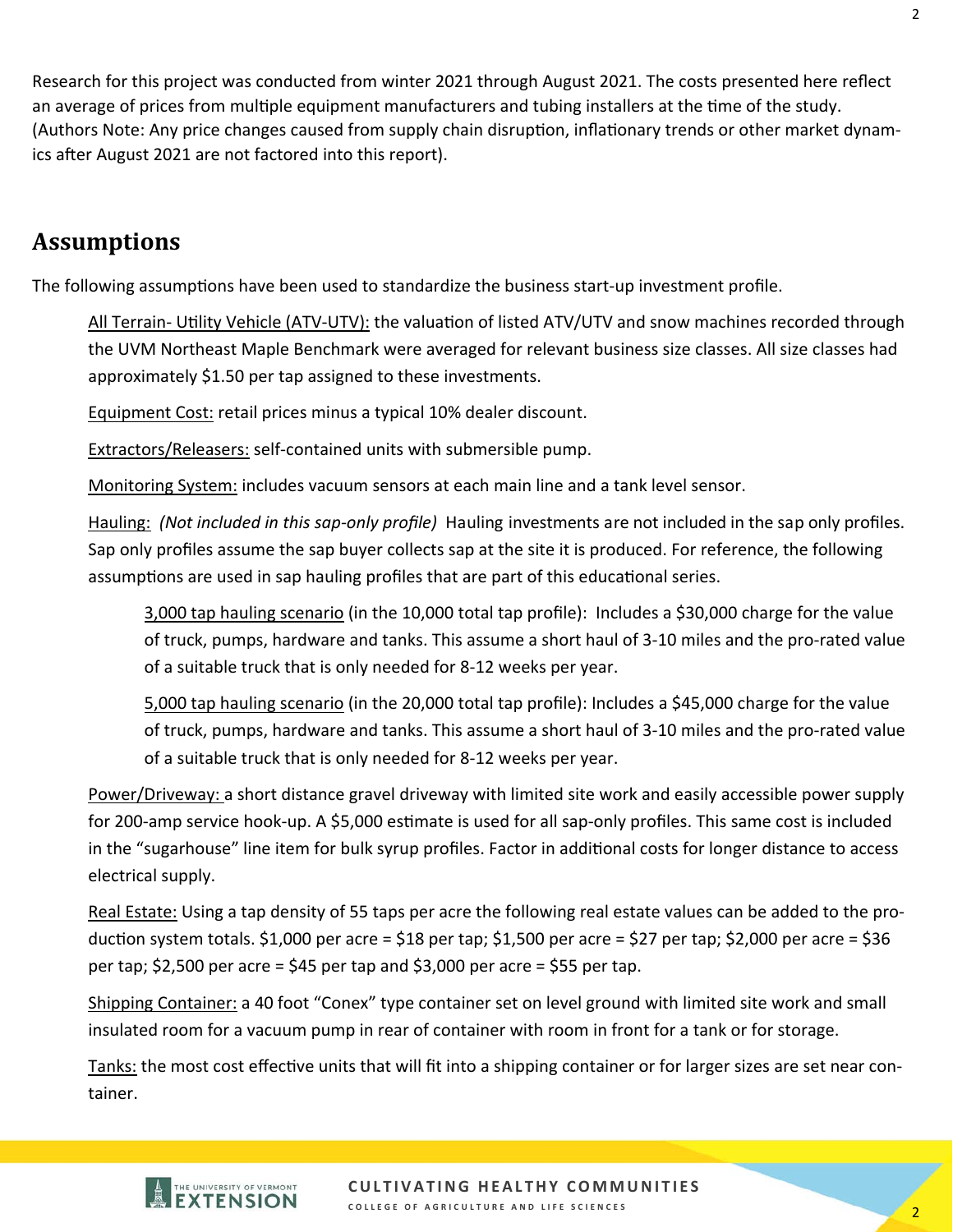Truck and Tractor: the valuation of listed trucks and tractors recorded through the UVM Northeast Maple Benchmark were averaged for relevant business size classes. The truck and tractor investment is \$8.50 per tap for size classes 10,000 taps and under. The truck and tractor investment is \$5.50 for all size classes greater than 10,000 taps.

Tubing System: estimated 3 taps per lateral line with a modern wet/dry system that is professionally installed by a third party. Includes main‐lines, lateral and drops. This assumes a short distance between the sap collec‐ tion house or tank and the sugarbush of less than 50 yards. Estimated cost is \$15 per tap. Factor in additional costs for longer runs of wet/dry lines without taps.

Vacuum Pump: dry vein pumps with variable frequency drive (VFD).

### **3,000 Tap Sap Enterprise**

The budget below provides an estimate of start-up investments directly related to sap collection for a 3,000 tap saponly enterprise. This profile assumes that sap is picked up by the sap buyer. To forecast sap hauling costs see the UVM "Profit and Loss from Sap Hauling" planning calculator at www.maplemanager.org. This section does not include real estate acquisition costs. See the next section for real estate costs.

|                           | 3,000 Taps |  |
|---------------------------|------------|--|
|                           |            |  |
| ATV-UTV                   | \$4,500    |  |
| Extractor                 | \$3,239    |  |
| <b>Monitoring System</b>  | \$5,578    |  |
| Power/Driveway            | \$5,000    |  |
| <b>Shipping Container</b> | \$5,000    |  |
| Tanks                     | \$4,534    |  |
| <b>Truck and Tractor</b>  | \$25,500   |  |
| Tubing                    | \$45,000   |  |
| Vacuum Pump               | \$4,793    |  |
|                           |            |  |
| <b>Total Investment</b>   | \$103,142  |  |
| <b>Investment Per Tap</b> | \$34       |  |



**CULTIVATING HEALTHY COMMUNITIES**  COLLEGE OF AGRICULTURE AND LIFE SCIENCES **3**